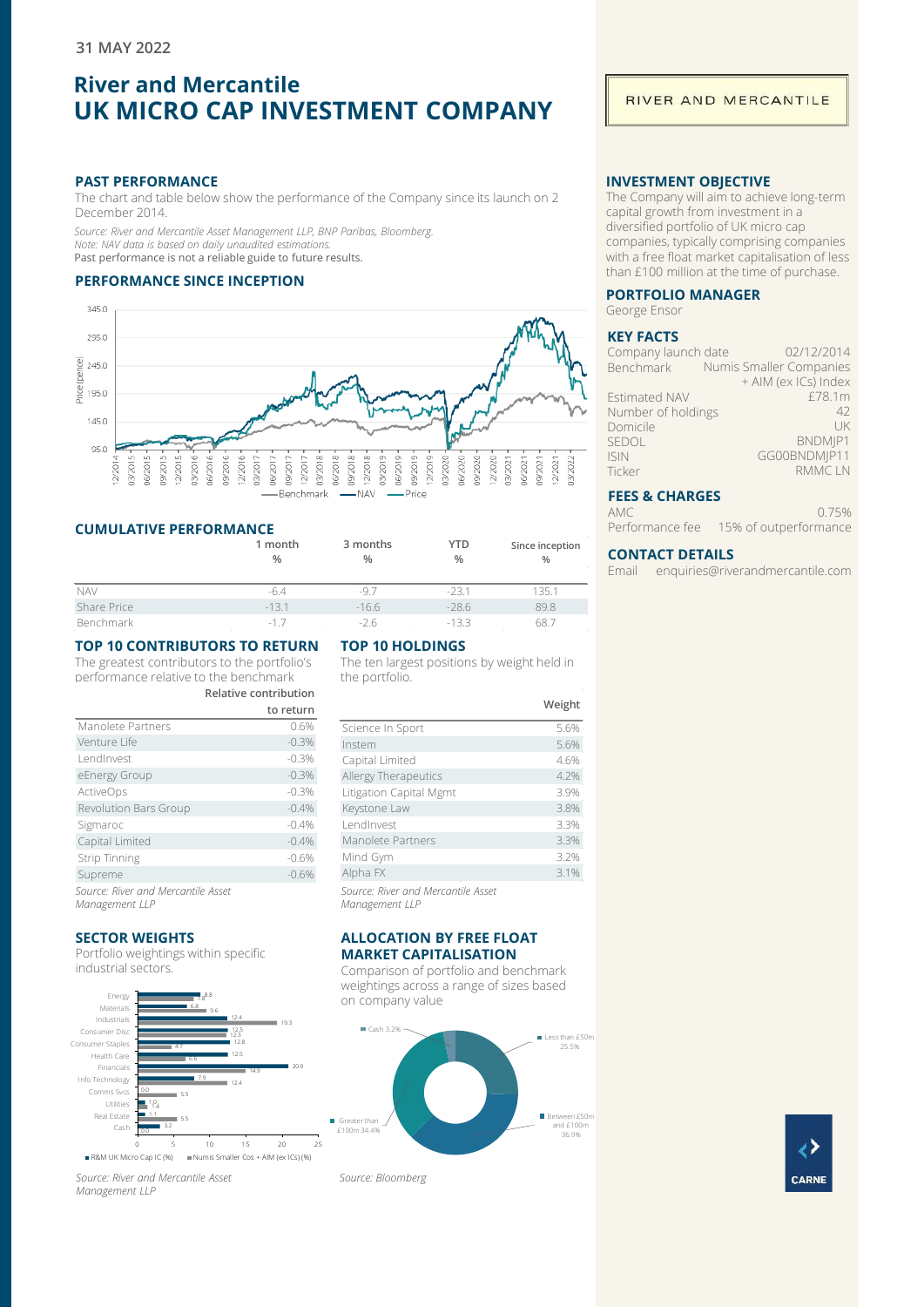#### **PORTFOLIO STYLE SKYLINE**

This chart shows the Style Tilts of the portfolio against the benchmark as calculated by StyleAnalytics.



## **MANAGER'S REVIEW**

The Company's NAV per share was 230p at the end of May, a decline of 6.4% over the month, underperforming the benchmark performance, a decline of 1.7%, by 4.8%. On a rolling twelve-month basis, the NAV performance is 15.2% behind the benchmark performance. Smaller Companies continued their recent trend of underperformance versus the wider market which, as measured by the MSCI United Kingdom IMI index, finished the month up  $0.9\%$ . On a rolling twelve-month basis, smaller companies have underperformed by 21.6%.

The closing share price of 186p at the end of the month was a discount of 19.1%.

The list of positive contributors to performance is short; Manolete, a company that is geared to the rebounding insolvency cycle, was the top contributor with a gain of 21.6% (0.6ppt contribution to relative performance). Other contributors included Instem (0.3ppts) and SDX Energy (0.3ppts) which was bid for in the month by a Canadian business that is consolidating cheap international oil and gas businesses. The company is currently trading at a meaningful (>30%) discount to the bid despite positive drilling results which have been released by the company since the bid was announced.

With a few exceptions, the majority of the holdings that contributed to our poor performance in May did not provide any updates to the market. These include Supreme (0.6ppt impact), Capital (0.4ppts), SigmaRoc, Revolution Bars and ActiveOps (each 0.35ppts), LendInvest (0.3ppts) and Mind Gym

(0.25ppts). The exceptions were Venture Life (0.3ppts) which actually reported a fairly robust set of results that provide good support for the current year

expectations. The valuation remains depressed (c.9x Dec-22 PER) following the two profit warnings last year. eEnergy shares fell 26.5% (0.33ppt impact) as the company conceded that they were not going to manage to deliver what looked to be a very challenging expectation set for the second half. As an enabler for UK SMEs to decarbonise through more efficient use of energy, less waste and green procurement, the growth opportunity remains attractive. Finally, Strip Tinning - a tier two auto supplier with leading market share in specialist automotive glazing connectors - downgraded expectations given inflationary cost pressures, depressed OEM (original equipment manufacturer) production volumes and supply disruptions. The shares declined 36% which impacted relative performance by 0.6ppts. In our view, the key value driver is the electric vehicle growth opportunity. This is performing ahead of expectations with annual volumes from their first German OEM client now expected to be 33% higher than at the time of the IPO.

There were no new positions initiated or positions exited in the month. The most substantial trade in the month was in ActiveOps, an early-stage software business that has de-rated from approximately 5x EV/Sales at the 2021 IPO to less than 2x EV/Sales. The company has marginally outperformed IPO expectations which probably would not have been enough to hold their rating given the market backdrop. We've added to our position at a 64% discount to the IPO price which we think is an attractive opportunity on a three-year view. We've also added to our position in SDX Energy following the announcement of an all-share bid for the company which we did at a 40% discount to the bid price.

UK Consumer Confidence has continued to deteriorate with a new all-time low of - 40 in GfK (Growth from Knowledge)'s data series which goes back to 1981. This is despite the recently announced £37Bn government support package to ease the cost-of-living crisis which includes a tax cut (£6bn via higher NI threshold) and a £15Bn energy bill rebate package which essentially covers the rise in the energy cap from October for all households. Whilst we cannot be sure, we think it is likely that support continues as required, slowing any normalisation in inflation as an unintended consequence.

We remain dedicated to our strategy of building a high conviction portfolio exploiting investment opportunities in a part of the market that, in general, has greater scope for growth and is often overlooked by larger funds and the stockbroking community

#### **George Ensor**

Portfolio Manager June 2022